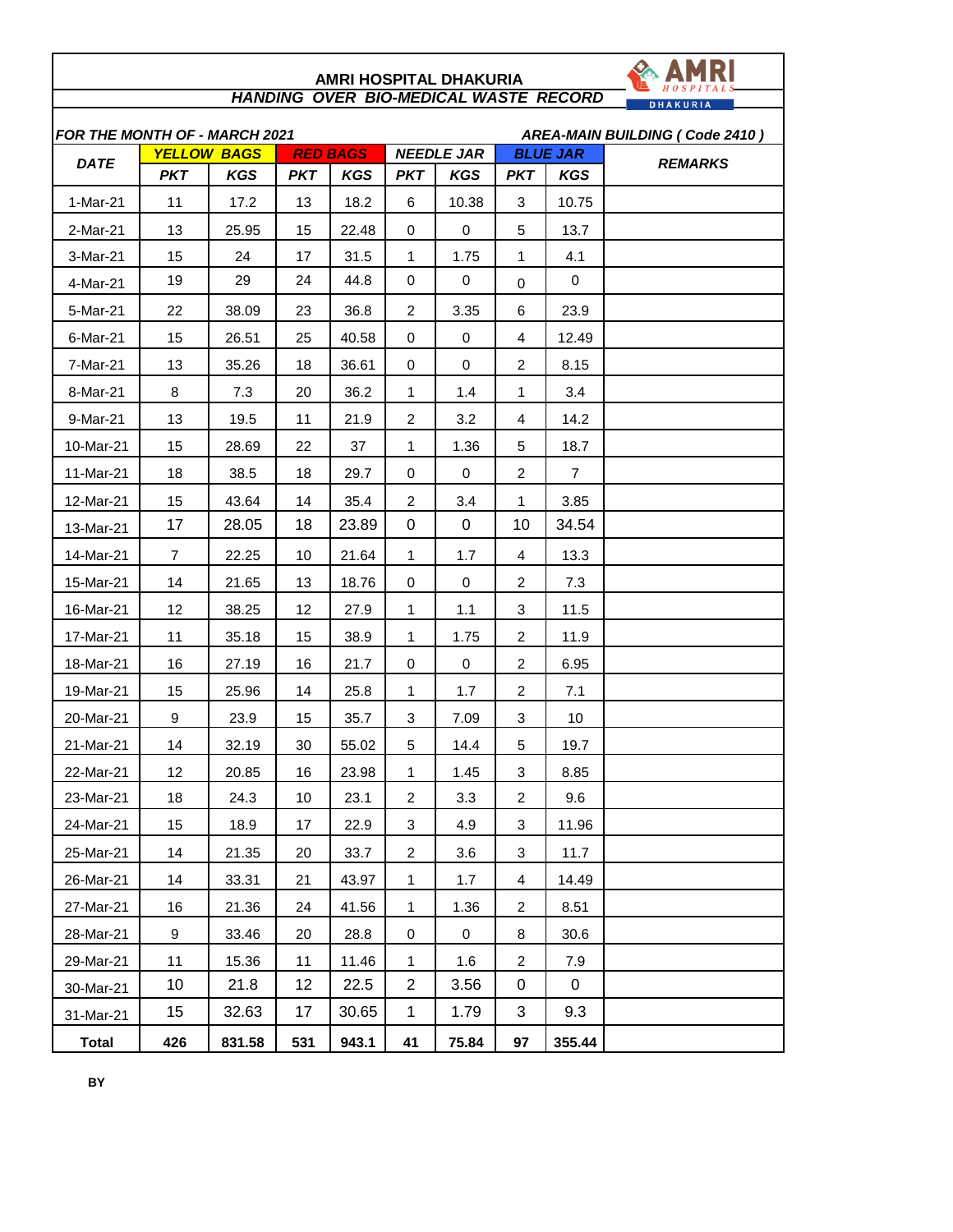|                                                                                    |                               |                                  |                  |                               |                | <b>AMRI HOSPITAL DHAKURIA</b>   |                |                               |                |  |  |
|------------------------------------------------------------------------------------|-------------------------------|----------------------------------|------------------|-------------------------------|----------------|---------------------------------|----------------|-------------------------------|----------------|--|--|
| DHAKURIA<br>HANDING OVER BIO-MEDICAL WASTE RECORD<br>FOR THE MONTH OF - MARCH 2021 |                               |                                  |                  |                               |                |                                 |                |                               |                |  |  |
|                                                                                    | AREA-17 No. Annexe<br>Code 08 |                                  |                  |                               |                |                                 |                |                               |                |  |  |
| <b>DATE</b>                                                                        | <b>PKT</b>                    | <b>YELLOW BAGS</b><br><b>KGS</b> | <b>PKT</b>       | <b>RED BAGS</b><br><b>KGS</b> | <b>PKT</b>     | <b>NEEDLE JAR</b><br><b>KGS</b> | <b>PKT</b>     | <b>BLUE JAR</b><br><b>KGS</b> | <b>REMARKS</b> |  |  |
| 1-Mar-21                                                                           | 8                             | 9.78                             | $\overline{c}$   | 1.9                           | $\mathbf 0$    | $\mathbf 0$                     | $\mathbf 0$    | $\mathbf 0$                   |                |  |  |
| 2-Mar-21                                                                           | 8                             | 20.04                            | 5                | 9.5                           | $\Omega$       | $\Omega$                        | $\overline{2}$ | 7.7                           |                |  |  |
| 3-Mar-21                                                                           | 16                            | 24.5                             | 6                | 8.4                           | $\Omega$       | $\mathbf 0$                     | 1              | 2.3                           |                |  |  |
| 4-Mar-21                                                                           | 13                            | 18.6                             | 6                | 5.4                           | $\Omega$       | $\Omega$                        | 3              | 7.2                           |                |  |  |
| 5-Mar-21                                                                           | 10                            | 14.3                             | 10               | 19.57                         | 0              | $\mathbf 0$                     | $\Omega$       | $\mathbf 0$                   |                |  |  |
| 6-Mar-21                                                                           | 16                            | 18.23                            | 15               | 14.19                         | 0              | $\mathbf 0$                     | 3              | 11.56                         |                |  |  |
| 7-Mar-21                                                                           | 8                             | 12                               | 10               | 12.41                         | 3              | 5.7                             | 1              | 3.8                           |                |  |  |
| 8-Mar-21                                                                           | $\mathbf{1}$                  | 3                                | 1                | 4                             | 0              | 0                               | 0              | 0                             |                |  |  |
| 9-Mar-21                                                                           | 6                             | 9.35                             | 5                | 7.2                           | 2              | 2.9                             | 1              | 3.7                           |                |  |  |
| 10-Mar-21                                                                          | 13                            | 15.5                             | 6                | $\overline{7}$                | $\overline{2}$ | 3.7                             | 1              | 4.1                           |                |  |  |
| 11-Mar-21                                                                          | 5                             | 5.9                              | 3                | 4.8                           | $\Omega$       | $\mathbf 0$                     | $\mathbf 0$    | $\mathbf 0$                   |                |  |  |
| 12-Mar-21                                                                          | 13                            | 19                               | 9                | 7.7                           | 0              | $\mathbf 0$                     | 1              | 3.4                           |                |  |  |
| 13-Mar-21                                                                          | 9                             | 12.45                            | 9                | 11.49                         | $\Omega$       | $\Omega$                        | $\Omega$       | $\mathbf 0$                   |                |  |  |
| 14-Mar-21                                                                          | 6                             | 11.05                            | $\overline{4}$   | 3.55                          | 0              | $\Omega$                        | $\Omega$       | $\Omega$                      |                |  |  |
| 15-Mar-21                                                                          | 6                             | 15.9                             | 6                | 10.96                         | 0              | $\mathbf 0$                     | 1              | 3.6                           |                |  |  |
| 16-Mar-21                                                                          | $\overline{4}$                | 6.69                             | 2                | 3                             | 0              | $\mathbf 0$                     | 0              | $\mathbf 0$                   |                |  |  |
| 17-Mar-21                                                                          | 8                             | 10.5                             | 6                | 8.9                           | $\mathbf 0$    | $\mathbf 0$                     | 0              | $\mathbf 0$                   |                |  |  |
| 18-Mar-21                                                                          | 6                             | 11.6                             | $\overline{7}$   | 12                            | 0              | $\mathbf 0$                     | $\overline{c}$ | 7.5                           |                |  |  |
| 19-Mar-21                                                                          | 5                             | 10                               | 4                | 5.8                           | 1              | 1.7                             | 4              | 14.19                         |                |  |  |
| 20-Mar-21                                                                          | $\overline{7}$                | 9.79                             | 4                | 14.85                         | 0              | 0                               | 0              | 0                             |                |  |  |
| 21-Mar-21                                                                          | 4                             | 10.69                            | 4                | 10.1                          | 0              | 0                               | 0              | 0                             |                |  |  |
| 22-Mar-21                                                                          | $\overline{7}$                | 9.65                             | $\boldsymbol{9}$ | 8.65                          | $\pmb{0}$      | $\pmb{0}$                       | $\overline{a}$ | 7.74                          |                |  |  |
| 23-Mar-21                                                                          | $\overline{7}$                | 6.8                              | 3                | 6                             | $\mathbf 0$    | $\pmb{0}$                       | 1              | 4.1                           |                |  |  |
| 24-Mar-21                                                                          | 6                             | 19.3                             | $5\phantom{.0}$  | 5.25                          | 0              | 0                               | 0              | $\mathbf 0$                   |                |  |  |
| 25-Mar-21                                                                          | 3                             | 10 <sup>°</sup>                  | 4                | 4.9                           | 0              | 0                               | $\overline{7}$ | 25.19                         |                |  |  |
| 26-Mar-21                                                                          | 10                            | 11.69                            | 9                | 14.28                         | 0              | $\pmb{0}$                       | 0              | $\mathbf 0$                   |                |  |  |
| 27-Mar-21                                                                          | 4                             | 13.3                             | 4                | 5.9                           | 1              | 3.8                             | $\overline{2}$ | 3.7                           |                |  |  |
| 28-Mar-21                                                                          | 4                             | 13.4                             | $\overline{7}$   | 10.3                          | 1              | 1.7                             | 1              | 4.1                           |                |  |  |
| 29-Mar-21                                                                          | $\overline{a}$                | 7.8                              | $\overline{7}$   | 8.7                           | $\pmb{0}$      | 0                               | $\mathbf{1}$   | 3.8                           |                |  |  |
| 30-Mar-21                                                                          | $\overline{4}$                | 13                               | 9                | 16.9                          | 0              | 0                               | 0              | 0                             |                |  |  |
| 31-Mar-21                                                                          | $\overline{a}$                | 12.9                             | $\sqrt{3}$       | 10.2                          | 0              | $\pmb{0}$                       | 1              | 4.8                           |                |  |  |
| <b>Total</b>                                                                       | 221                           | 386.71                           | 184              | 273.8                         | 10             | 19.5                            | 35             | 122.48                        |                |  |  |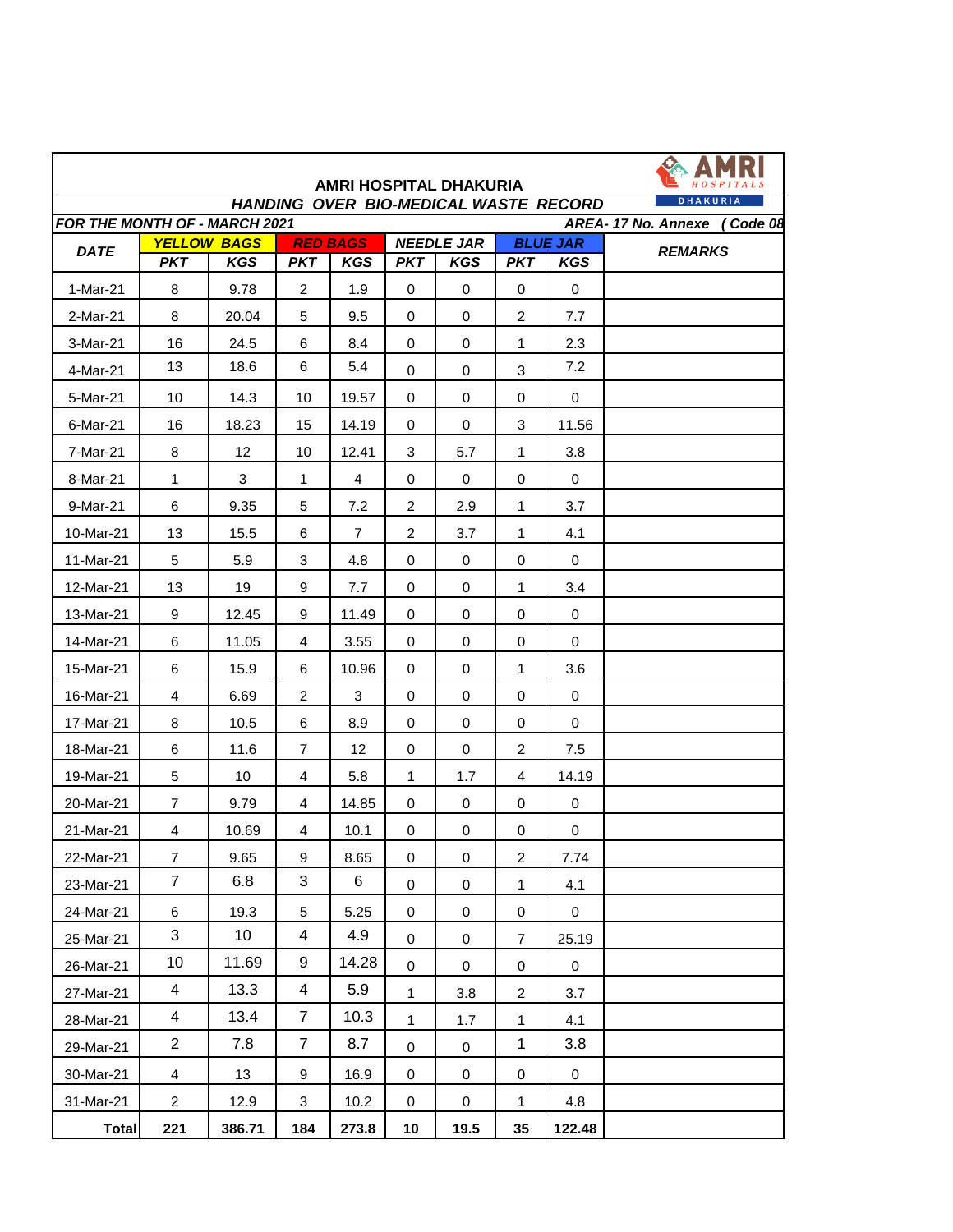| <b>AMRI HOSPITAL DHAKURIA</b><br><b>HANDING OVER BIO-MEDICAL WASTE RECORD</b><br><b>DHAKURIA</b> |                |                                  |                |                               |                  |                                 |             |                               |                |  |
|--------------------------------------------------------------------------------------------------|----------------|----------------------------------|----------------|-------------------------------|------------------|---------------------------------|-------------|-------------------------------|----------------|--|
| FOR THE MONTH OF - MARCH 20201<br>AREA- DIABETIC CLINIC (Code 2064)                              |                |                                  |                |                               |                  |                                 |             |                               |                |  |
| <b>DATE</b>                                                                                      | <b>PKT</b>     | <b>YELLOW BAGS</b><br><b>KGS</b> | <b>PKT</b>     | <b>RED BAGS</b><br><b>KGS</b> | <b>PKT</b>       | <b>NEEDLE JAR</b><br><b>KGS</b> | <b>PKT</b>  | <b>BLUE JAR</b><br><b>KGS</b> | <b>REMARKS</b> |  |
| 1-Mar-21                                                                                         | 0              | 0                                | 0              | $\mathbf 0$                   | 0                | 0                               | 0           | $\mathbf 0$                   |                |  |
| 2-Mar-21                                                                                         | $\overline{4}$ | 12                               | 6              | 11.6                          | 0                | 0                               | 0           | $\mathbf 0$                   |                |  |
| 3-Mar-21                                                                                         | 0              | 0                                | 0              | 0                             | 0                | 0                               | 0           | 0                             |                |  |
| 4-Mar-21                                                                                         | 5              | 5.04                             | 6              | 3.28                          | $\mathbf 0$      | 0                               | $\mathbf 0$ | $\mathbf 0$                   |                |  |
| 5-Mar-21                                                                                         | 1              | 3                                | 8              | 11                            | 0                | 0                               | 0           | 0                             |                |  |
| 6-Mar-21                                                                                         | 0              | $\mathbf 0$                      | $\mathbf 0$    | $\mathbf 0$                   | $\Omega$         | 0                               | $\mathbf 0$ | $\mathbf 0$                   |                |  |
| 7-Mar-21                                                                                         | 0              | $\mathbf 0$                      | $\mathbf 0$    | $\mathbf 0$                   | $\mathbf 0$      | 0                               | 0           | $\mathbf 0$                   |                |  |
| 8-Mar-21                                                                                         | $\overline{7}$ | 7.83                             | 5              | 5.06                          | 0                | 0                               | 0           | $\mathbf 0$                   |                |  |
| 9-Mar-21                                                                                         | $\overline{2}$ | 3                                | 10             | 11.8                          | $\mathbf 0$      | $\mathbf 0$                     | $\mathbf 0$ | $\mathbf 0$                   |                |  |
| 10-Mar-21                                                                                        | 3              | 2.9                              | 8              | 11.2                          | 0                | 0                               | 0           | $\mathbf 0$                   |                |  |
| 11-Mar-21                                                                                        | 0              | 0                                | $\mathbf 0$    | $\mathbf 0$                   | 0                | 0                               | 0           | $\mathbf 0$                   |                |  |
| 12-Mar-21                                                                                        | 4              | 9.67                             | 2              | 2.58                          | $\mathbf 1$      | 1.45                            | 0           | 0                             |                |  |
| 13-Mar-21                                                                                        | $\mathbf 0$    | 0                                | $\overline{7}$ | 6.81                          | $\mathbf 0$      | 0                               | 0           | 0                             |                |  |
| 14-Mar-21                                                                                        | 0              | $\mathbf 0$                      | $\mathbf 0$    | $\mathbf 0$                   | $\mathbf 0$      | 0                               | $\mathbf 0$ | $\mathbf 0$                   |                |  |
| 15-Mar-21                                                                                        | 0              | $\mathbf 0$                      | 4              | 11.4                          | 0                | 0                               | 0           | $\mathbf 0$                   |                |  |
| 16-Mar-21                                                                                        | 0              | $\mathbf 0$                      | $\mathbf 0$    | $\mathbf 0$                   | $\Omega$         | 0                               | 0           | $\mathbf 0$                   |                |  |
| 17-Mar-21                                                                                        | 8              | 10.5                             | 6              | 8.9                           | $\mathbf 0$      | 0                               | 0           | $\mathbf 0$                   |                |  |
| 18-Mar-21                                                                                        | $\mathbf{1}$   | $\overline{2}$                   | $\overline{7}$ | 9.9                           | 0                | 0                               | 0           | $\mathbf 0$                   |                |  |
| 19-Mar-21                                                                                        | 5              | 5.9                              | 8              | 7.7                           | $\mathbf 0$      | $\mathbf 0$                     | $\mathbf 0$ | $\mathbf 0$                   |                |  |
| 20-Mar-21                                                                                        | $\pmb{0}$      | $\mathbf 0$                      | $\mathbf 0$    | $\mathbf 0$                   | 0                | 0                               | 0           | $\mathbf 0$                   |                |  |
| 21-Mar-21                                                                                        | $\overline{2}$ | 5.89                             | 4              | 11.9                          | $\mathbf 0$      | 0                               | 0           | $\pmb{0}$                     |                |  |
| 22-Mar-21                                                                                        | 0              | 0                                | 0              | 0                             | 0                | 0                               | 0           | $\mathbf 0$                   |                |  |
| 23-Mar-21                                                                                        | $\overline{5}$ | 5.9                              | 22             | 29.4                          | $\mathbf 0$      | 0                               | 0           | 0                             |                |  |
| 24-Mar-21                                                                                        | $\mathbf{1}$   | $\mathbf{1}$                     | $\overline{7}$ | 8.5                           | 0                | 0                               | 0           | $\mathbf 0$                   |                |  |
| 25-Mar-21                                                                                        | $\pmb{0}$      | 0                                | $\pmb{0}$      | $\mathbf 0$                   | $\mathbf 0$      | 0                               | 0           | $\mathbf 0$                   |                |  |
| 26-Mar-21                                                                                        | 0              | $\boldsymbol{0}$                 | $\pmb{0}$      | $\mathbf 0$                   | $\mathbf 0$      | 0                               | 0           | $\mathbf 0$                   |                |  |
| 27-Mar-21                                                                                        | $\pmb{0}$      | 0                                | 0              | $\pmb{0}$                     | $\mathbf 0$      | 0                               | 0           | $\mathbf 0$                   |                |  |
| 28-Mar-21                                                                                        | $\pmb{0}$      | $\pmb{0}$                        | $\pmb{0}$      | $\pmb{0}$                     | $\boldsymbol{0}$ | 0                               | 0           | $\mathbf 0$                   |                |  |
| 29-Mar-21                                                                                        | $\pmb{0}$      | $\boldsymbol{0}$                 | 0              | $\pmb{0}$                     | $\mathbf 0$      | 0                               | 0           | $\pmb{0}$                     |                |  |
| 30-Mar-21                                                                                        | $\overline{7}$ | 9.9                              | 22             | 27.8                          | 0                | 0                               | 0           | $\mathbf 0$                   |                |  |
| 31-Mar-21                                                                                        | $\overline{2}$ | 2.3                              | 6              | 8.8                           | 0                | 0                               | 0           | $\mathbf 0$                   |                |  |
| <b>TOTAL</b>                                                                                     | 57             | 86.83                            | 138            | 187.63                        | $\mathbf{1}$     | 1.45                            | $\pmb{0}$   | $\mathbf 0$                   |                |  |